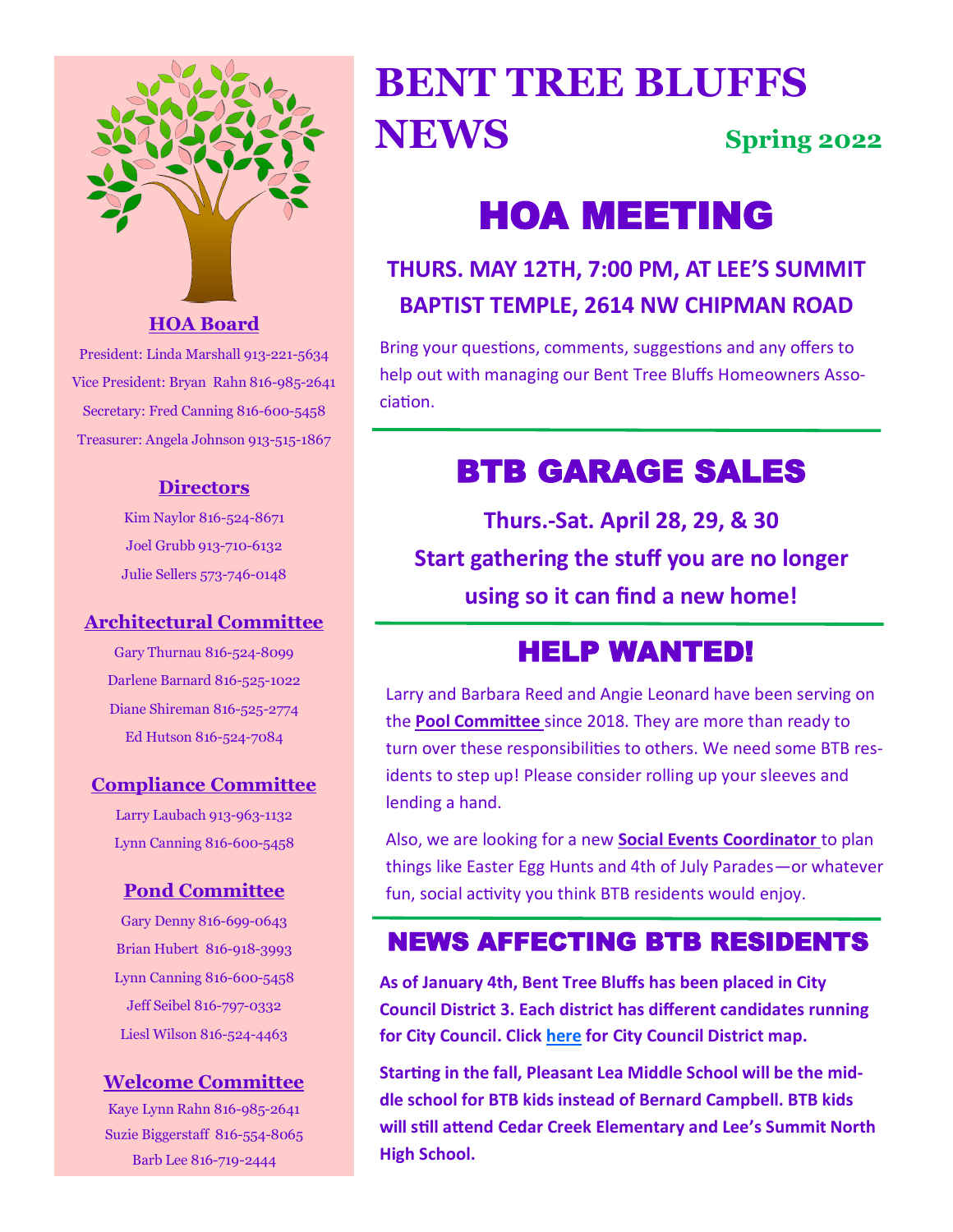#### **Services Offered by BTB Kids**

#### **YARD WORK/MOWING/SNOW RE-MOVAL:**

Jacob & Bradley Poletis 816-564-6453 Jose Herrera 816-803-8060 Ty Bleckinger 816-274-1547 Brooks Bilton 816-226-3562

#### **BABYSITTING:**

Delaney Boulden 527-5567 Morgan Hubert 816-944-7270 Brooklyn Whitefield 913-710-4263

#### **PET CARE:**

Delaney Boulden 816-527-5567 Brooklyn Whitefield 913-710-4263 Alaina O'Dell 816-317-4335 Morgan Hubert 816-944-7270 Brooks Bilton 816-226-3562

#### **PLANT CARE:**

Morgan Hubert 816-944-7270 Brooklyn Whitefield 913-710-4263 Delaney Boulden 816-527-5567

#### **Complimentary Math Tutoring Services Offered for BTB kids (2nd -10th Grade)**

Charles "Chip" Reach, PhD-Engineering [cdreach@gmail.com](mailto:cdreach@gmail.com)

#### **50 Hwy Bridges over Chipman to be Replaced**

MoDot is planning to replace the 50 Highway bridges that go over Chipman Rd. According to the MoDOT website the bridges have "reached the end of their functional lives."

For Bent Tree Bluffs residents, the biggest impact will be the closing of Chipman Rd to allow the bridges to be replaced as quickly as possible. As of 3/14/2022 the MoDOT website said the closure of Chipman Rd will begin on April 11th and last until mid-July.

50 Highway traffic will be diverted to the exit and entrance ramps going to and from Chipman Rd. There will be ramp closures from Chipman to 50 Hwy from March 22 to April 8. BTB residents will have to find new ways to get on and off 50 Highway.

The new bridges will allow more vertical clearance on Chipman. Also there will be sidewalks and a 'shared-use path' along Chipman under the bridge.

You can visit the MoDOT website at [https://www.modot.org/](https://www.modot.org/us-50-over-chipman-rd) us-50-over-[chipman](https://www.modot.org/us-50-over-chipman-rd)-rd to stay up-to-date on the project.

#### **What about the One-lane Bridge over**

#### **Chipman Road?**

With Chipman Road closing eastbound at 50 Highway, Bent Tree Bluffs residents have an additional concern about Chipman closing westbound due to the replacement of the onelane bridge over Chipman Road with a pedestrian bridge. Will BTB residents be locked in with only one escape via Pryor Road?

Lee's Summit Senior Staff Engineer, Craig Kohler, says that the replacement of the one-lane bridge has been delayed due to the process of filing condemnation on 3 properties. Once this process is complete, they will have to relocate some utilities. Currently, they do not expect construction to begin until 5 months after the condemnation, which should be towards the end of the 50 Highway bridge project.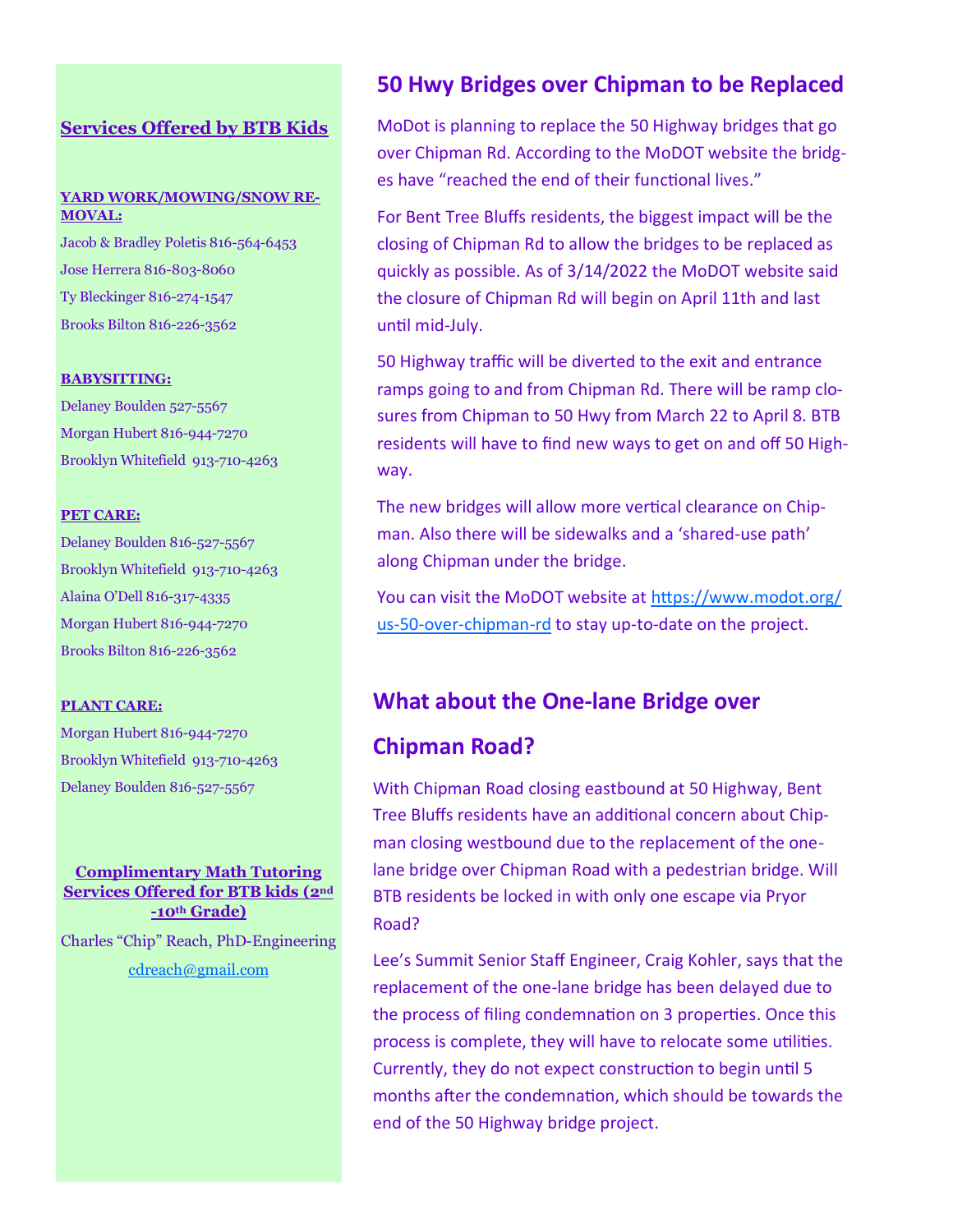#### **Swimming Pool**

Pool number: 816-524-9493 Larry & Barbara Reed 816-679-7655 Treasurer ???? [benttreebluffspool@gmail.com](mailto:benttreebluffspool@gmail.com)

#### **Social Events Coordinator**

?????

#### **Enhancements Committee**

Julie Sellers 573-746-0148

#### **Garage Sales**

Marilyn Campbell 816-525-3848

#### **Website & Newsletter**

<Bentreebluffs.com> Ann Yonker 816-665-1600 annmyonker@gmail.com

 $\frac{1}{2}$  ,  $\frac{1}{2}$  ,  $\frac{1}{2}$  ,  $\frac{1}{2}$  ,  $\frac{1}{2}$  ,  $\frac{1}{2}$  ,  $\frac{1}{2}$  ,  $\frac{1}{2}$  ,  $\frac{1}{2}$  ,  $\frac{1}{2}$  ,  $\frac{1}{2}$  ,  $\frac{1}{2}$  ,  $\frac{1}{2}$  ,  $\frac{1}{2}$  ,  $\frac{1}{2}$  ,  $\frac{1}{2}$  ,  $\frac{1}{2}$  ,  $\frac{1}{2}$  ,  $\frac{1$ 

[benttreebluffshoa@gmail.com](mailto:benttreebluffshoa@gmail.com.) [benttreebluffstreasurer@gmail.com](mailto:benttreebluffstreasurer@gmail.com) [benttreebluffspool@gmail.com](mailto:benttreebluffspool@gmail.com) *Also check out our Facebook page!*

#### **ARCHITECTURAL COM. REPORT**

The Architectural Committee wants to remind homeowners that they do not need to submit approval forms for window replacements or new driveways that will have the same footprint as the old one.

You do need to submit an approval form for all exterior painting along with paint choices and color samples even if you are not changing colors.

Also submit for large playsets, fences, decks, patios and major landscaping.

Approval forms are on the website.

### **Electric Power Infrastructure Replacement— When will the trucks go away?**

Utility trucks have been scattered around Bent Tree Bluffs for the last several months. These are different utility trucks than the ones we saw last fall installing anodes on our water mains to protect them from corrosion. These are Capital Electric trucks. What are they doing?

We spoke with Capital Electric workers to find out what they are up to. They are working for Evergy installing conduits and new power lines. The old power lines were not protected by conduits. The new conduits should help the power lines to last longer, and when they do need replacing, it will be a much easier process.

Capital Electric is using a combination of water and drilling to clear out a passage for the conduits. That is why you see trucks with water tanks on them. The large tubes are pulling the water and dirt out of the holes. Then the conduit and wire is installed.

Thank you Evergy and Capital Electric for giving us reliable electric power.



### **BTB Stingrays Preparing for 2022 Season**

On your mark, get set, go! The BTB Stingrays season begins May 31st and lasts until July 17th. You can sign up to be part of the team between April 19th and May 17th. Go to <btbstingrays.com> during that time period to register. All BTB kids between the ages of 5-18 may join as well as any grandchild of a BTB resident. Additionally, any resident that lives within the boundaries of Cedar Creek Elementary and does not live in Winterset may join.

Kids don't need to be great swimmers to join. Coaches will teach them all the strokes. They will go from dog paddling to finishing races in 6-8 weeks!

Being on the BTB Stingrays team helps our kids to make friends and stay in shape. Several kids on our BTB Stingrays team have even gone on to compete on high school swim teams and receive scholarships from colleges and universities.